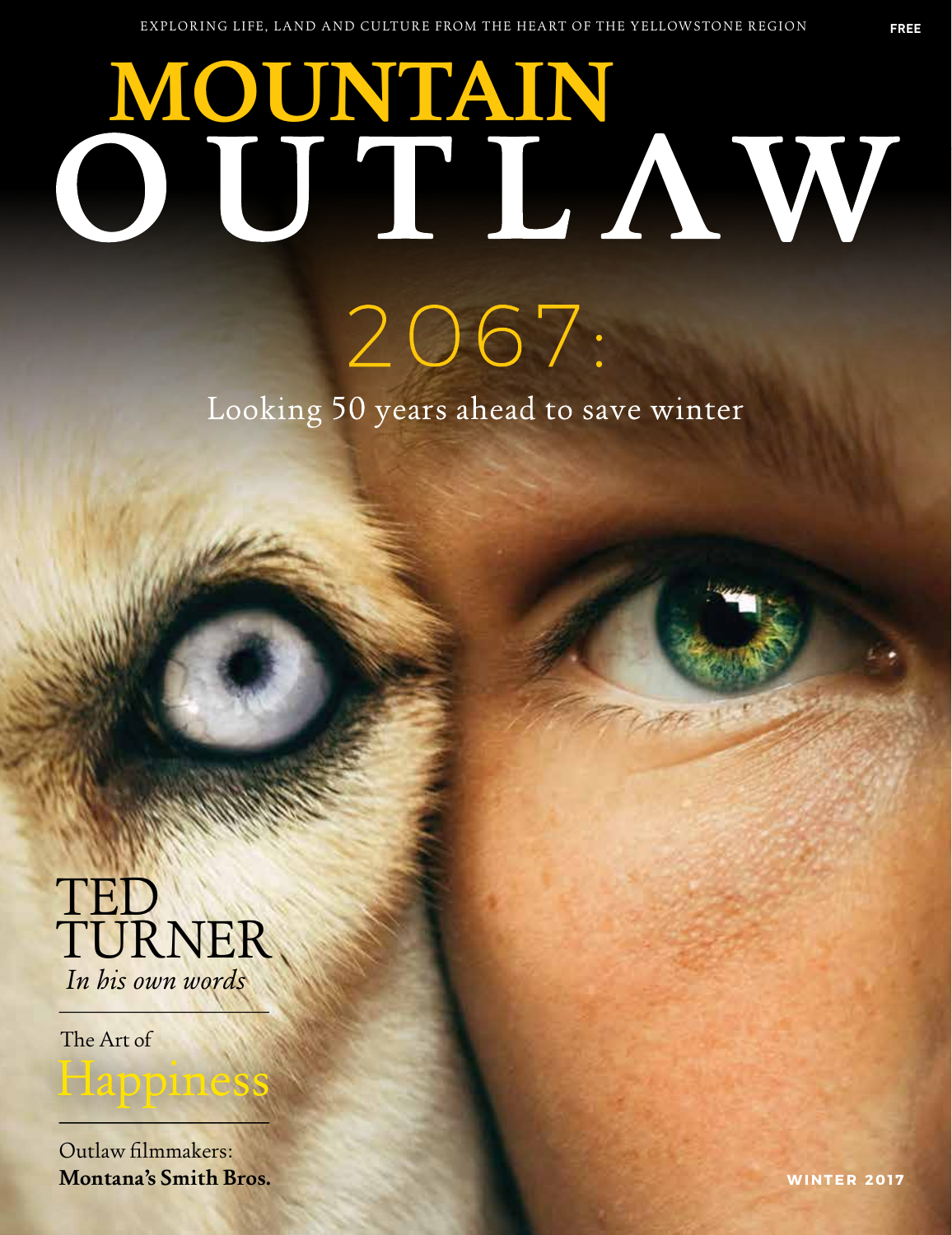

## King of Rec

**In an effort to bridge the divide, one outdoorsman brings the wild into politics**

 **BY AMANDA EGGERT**

UIS BENITEZ HAS ALWAYS TAKEN THE LONG VIEW.<br>He summited Everest when he was 28 years old, a goal he'd<br>set two decades earlier. But these days, the international<br>mountain guide takes a 30.000-foot view from his desk in Denv He summited Everest when he was 28 years old, a goal he'd set two decades earlier. But these days, the international mountain guide takes a 30,000-foot view from his desk in Denver: from here he envisions how the outdoor industry can save the world.

Benitez landed in this seat in 2015 when Colorado Governor John Hickenlooper appointed him the state's first director of the Office of Outdoor Recreation. Since then, Benitez has hiked, boated, fished and skied with constituents across the state to learn what they need to make Colorado an international symbol of a healthy, balanced lifestyle.

In addition to growing the West's outdoor recreation economy, Benitez focuses on conservation and stewardship, education and workforce training. He's also helped states like Montana and Wyoming with their fledgling efforts to launch similar offices since he believes a robust outdoor rec industry benefits the entire Intermountain West. (Credit where credit's due: Utah established the nation's first Office of Outdoor Recreation in 2013.)